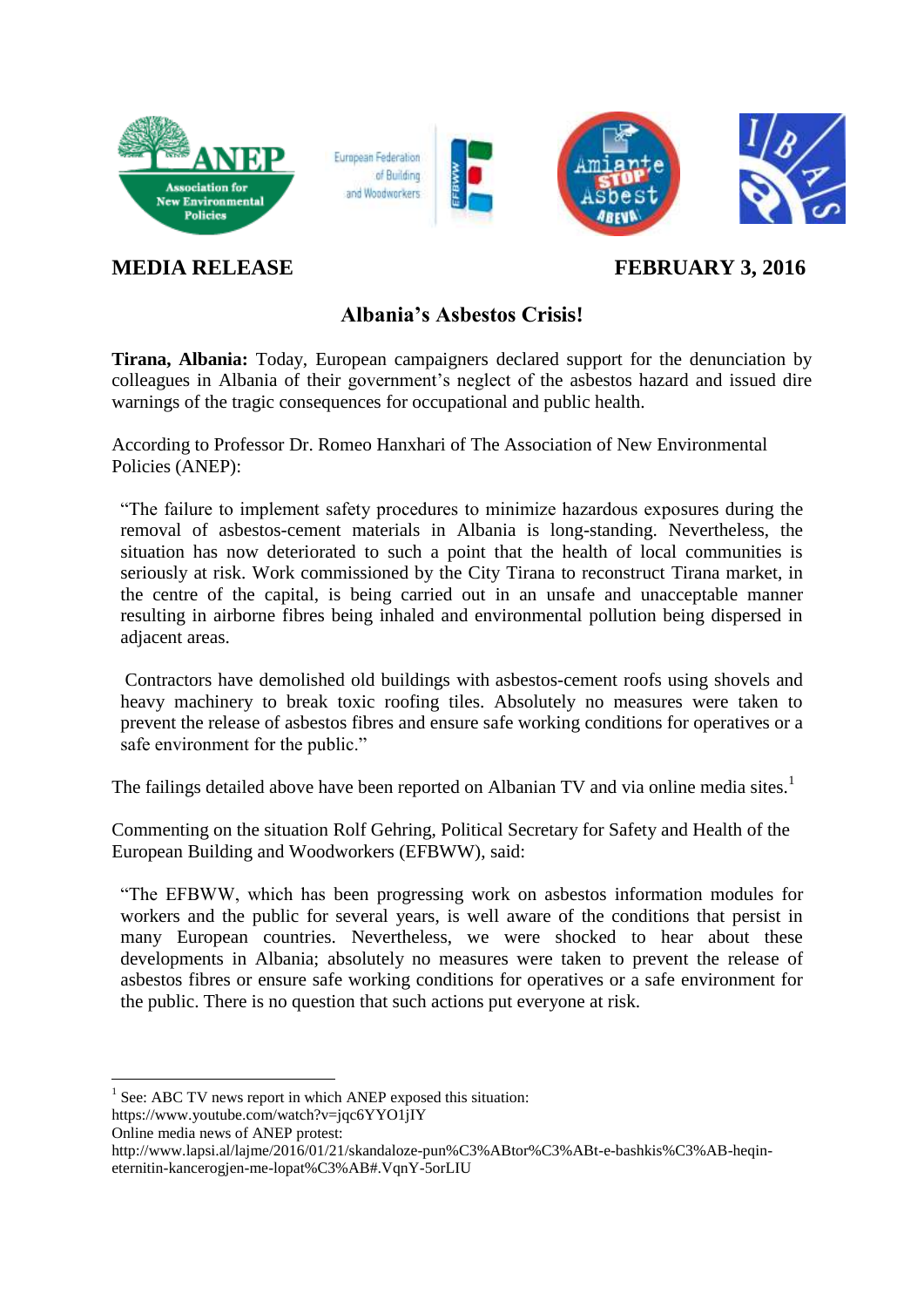Our federation is making representations to the Municipality of Tirana and to the Government of Albania about the deadly consequences of human asbestos exposures and is offering our assistance to improve conditions. We endorse the statements of Professor Dr. Romeo Hanxhari and urge the authorities to work closely with him and his colleagues at The Association of New Environmental Policies for the sake of all Albanians."

Echoing Mr Gehring's comments, Eric Jonckheere from the Belgian Association of Asbestos Victims (ABEVA), said:

"Belgian people now suffering from asbestos-related diseases were hazardously exposed to asbestos at work, at home or environmentally. The type of working practices described at the Tirana market are extremely dangerous. Anyone in the area is at risk as are, of course, the workers. The fibers the workers take home on their clothes also pose a hazard to their wives, children and friends. Our association expresses solidarity with Albanian colleagues and our willingness to work with them to end these exposures."

It is to be hoped that given Albania's EU candidate status, the Government will take an active interest in promptly remedying the situation and developing occupational health and safety asbestos legislation in line with EU provisions and ensuring that these measures are fully implemented.

## **Notes to Editors**

- 1. Asbestos, an acknowledged carcinogen, has created the Europe's most deadly epidemic of occupational disease. Exposure to asbestos can cause a variety of diseases: lethal cancers and severely debilitating respiratory conditions.
- 2. After more than a century, the use of asbestos was finally banned in EU member states by Annex 1 of Directive 76/769/EEC (1999) on dangerous substances and preparations. From January 1, 2005, the use of asbestos and asbestos-containing products was prohibited with minor derogations.
- 3. Albania has no asbestos ban or regulations to protect citizens from the health hazard.<sup>2</sup> There no specific legislation on asbestos and asbestos is only included on the official list of "dangerous wastes generated in the construction sector" but no technical guidelines have been approved to ensure safe practices are followed. It is believed that around 200,000 tonnes of asbestos were used in Albania; the majority of the asbestos consumed into the manufacture of asbestos-cement building products which were widely used.
- 4. A 2009 study undertaken by ANEP found asbestos products in schools, hospitals, markets, factories and bus stations; of 27 samples collected, 23 contained asbestos. Key asbestos hotspots identified through the ANEP survey included: Tirana, Vlora, Korça, Bajram Curri, Lushnja, etc. In 2012, ANEP and its collaborators published the results of a 7-year study in the book entitled: "Azbesti – vrasesi i heshtur kancerogjen. Emergjenca Amiant ne Shqiperi" *(Asbestos – the silent carcinogenic killer. The ASBESTOS*

<sup>1</sup> <sup>2</sup> Kazan-Allen L. *Europe's Asbestos Catastrophe*. November 9, 2012.

http://ibasecretariat.org/lka-bruss-europes-asbestos-catastrophe-report-2012.php